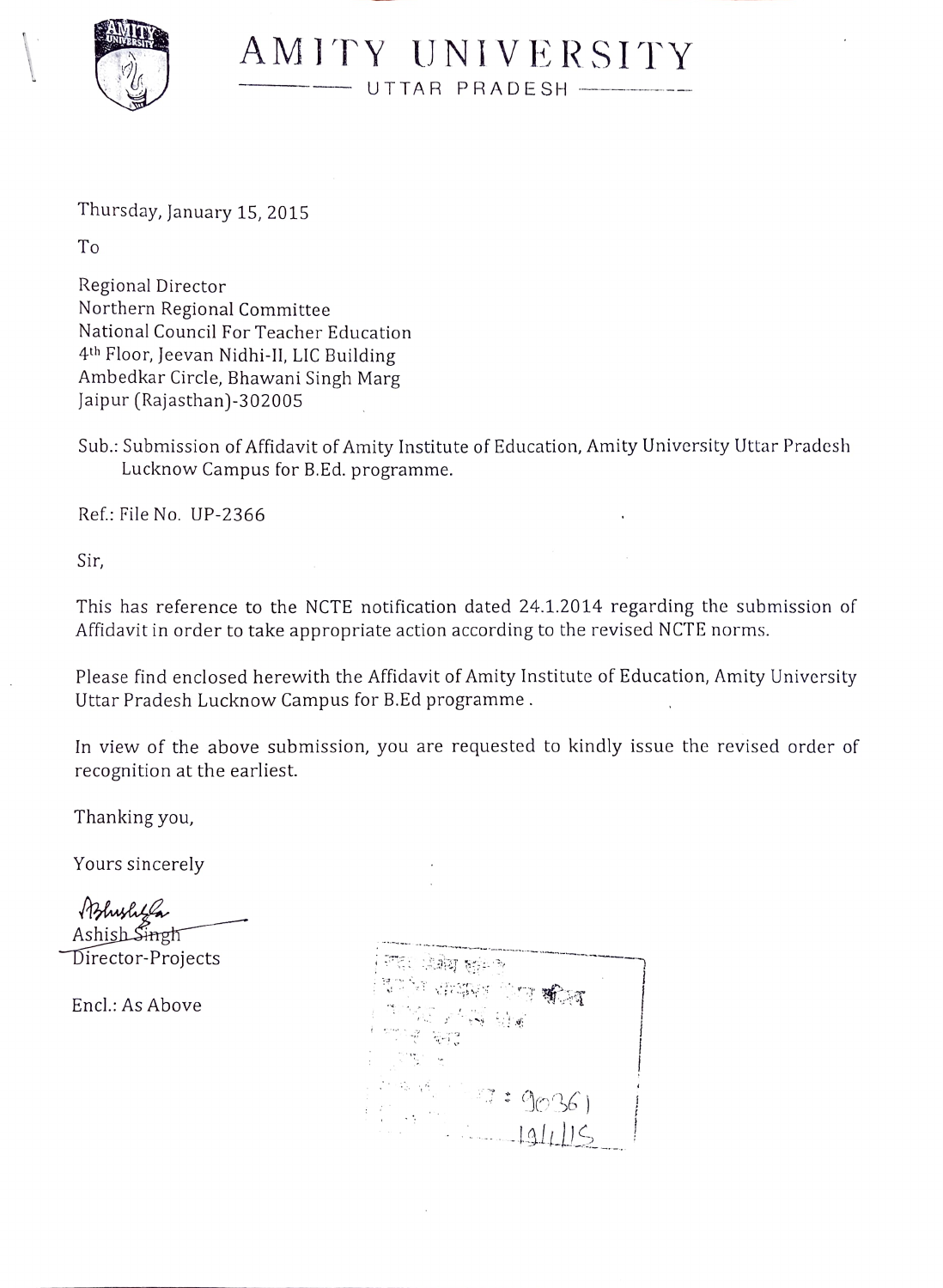

## INDIA NON JUDICIAL

## Government of National Capital Territory of Delhi

e-Stamp

| Certificate No.             | : IN-DL57864496553    |
|-----------------------------|-----------------------|
| Certificate Issued Date     | 15-Jan-2015 02:09     |
| Account Reference           | IMPACC (IV)/ dl732    |
| Unique Doc. Reference       | SUBIN-DLDL73210       |
| Purchased by                | AMITY UNIVERSIT       |
| Description of Document     | : Article Undertaking |
| <b>Property Description</b> | Not Applicable        |
| Consideration Price (Rs.)   |                       |
|                             |                       |

| Certificate No.             | IN-DL57864496553318N                 |
|-----------------------------|--------------------------------------|
| Certificate Issued Date     | 15-Jan-2015 02:09 PM                 |
| Account Reference           | IMPACC (IV)/ dl732103/ DELHI/ DL-DLH |
| Unique Doc. Reference       | SUBIN-DLDL73210312570995603646N      |
| Purchased by                | AMITY UNIVERSITY UTTAR PRADESH       |
| Description of Document     | Article Undertaking                  |
| <b>Property Description</b> | Not Applicable                       |
| Consideration Price (Rs.)   | 0<br>(Zero)                          |
| <b>First Party</b>          | AMITY UNIVERSITY UTTAR PRADESH       |
| Second Party                | Not Applicable                       |
| Stamp Duty Paid By          | AMITY UNIVERSITY UTTAR PRADESH       |
| Stamp Duty Amount(Rs.)      | 100<br>(One Hundred only)            |



 $\frac{5}{9}$ 







. Please write or type below this line.........................

## Affidavit

1. Mr. Ashish Singh, S/o Late Shri M.P. Singh Resident of SD-335, Pitam Pura, New Delhi -

110034 and Jt. Registrar - Projects of Amity University Uttar Pradesh, Noida(UP) -201301

certify that I have been authorized by the Management of Amity University Uttar Pradesh

- Statutory Alert:<br>1. The autnorition of this Stamp Certificate should be verified at "www.shcilestamp.com". Any discrepancy in the details on this Certificate and as<br>- available on the website renders it invalid<br>2. The onus
- available on the website renders it invalid<br>2. The onus of checking the legitimacy is on the users of the certificate.<br>3. In case of any discrepancy please inform the Competent Authority.